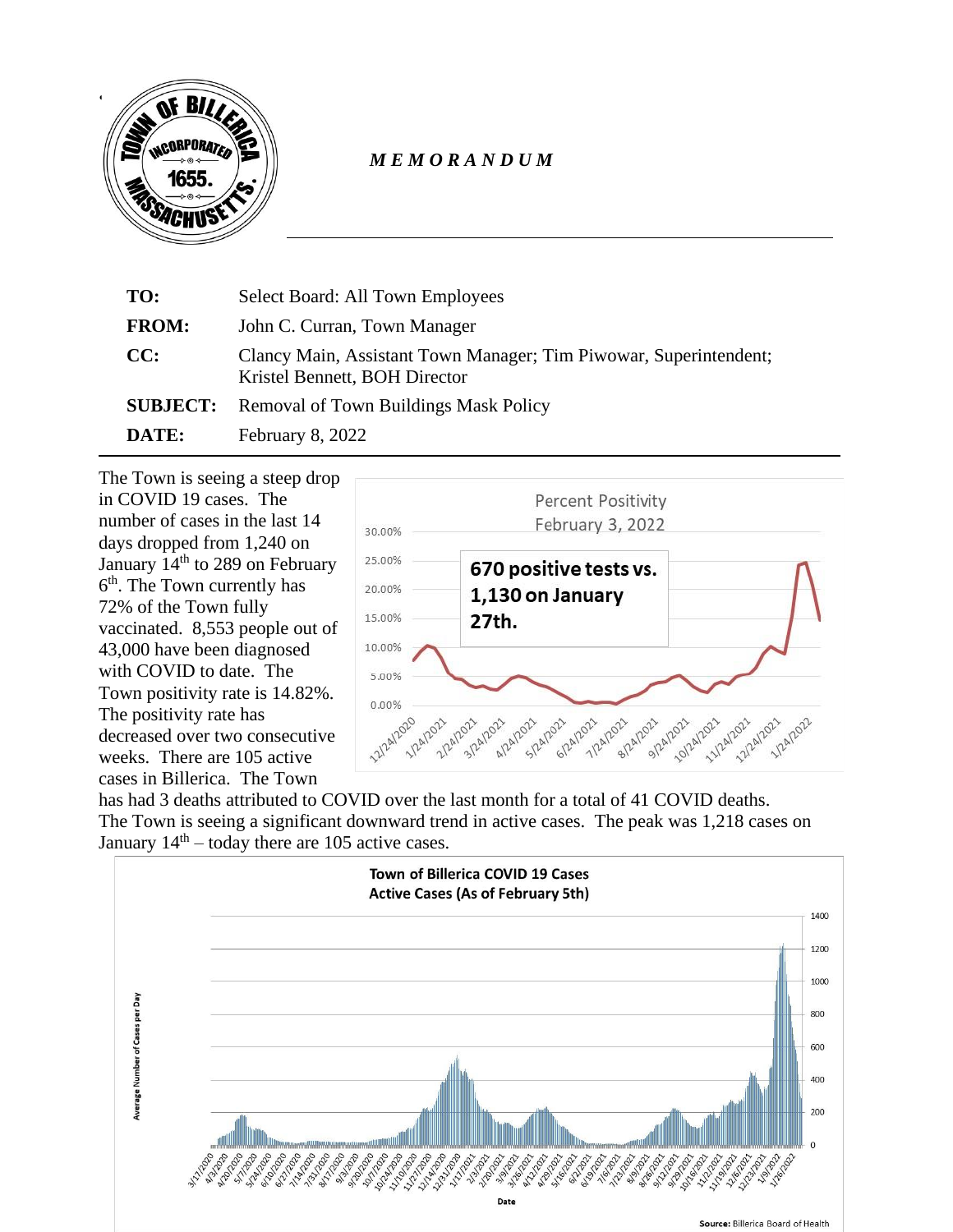

The seven-day average went from 108 cases per day down to 10.86 cases per day on February  $6<sup>th</sup>$ .

The Town is trending in the same directions as the rest of the county and the Commonwealth. While

the Town is still classified as a "High Transmission" community it is definitely trending away from this classification.

Overall, the vaccination rate is still slightly lower than surrounding communities, but the fully vaccinated rate is 72%. The populations that need work are the 5-11 year old and the 12-19 year old children. These populations are well below 75%.

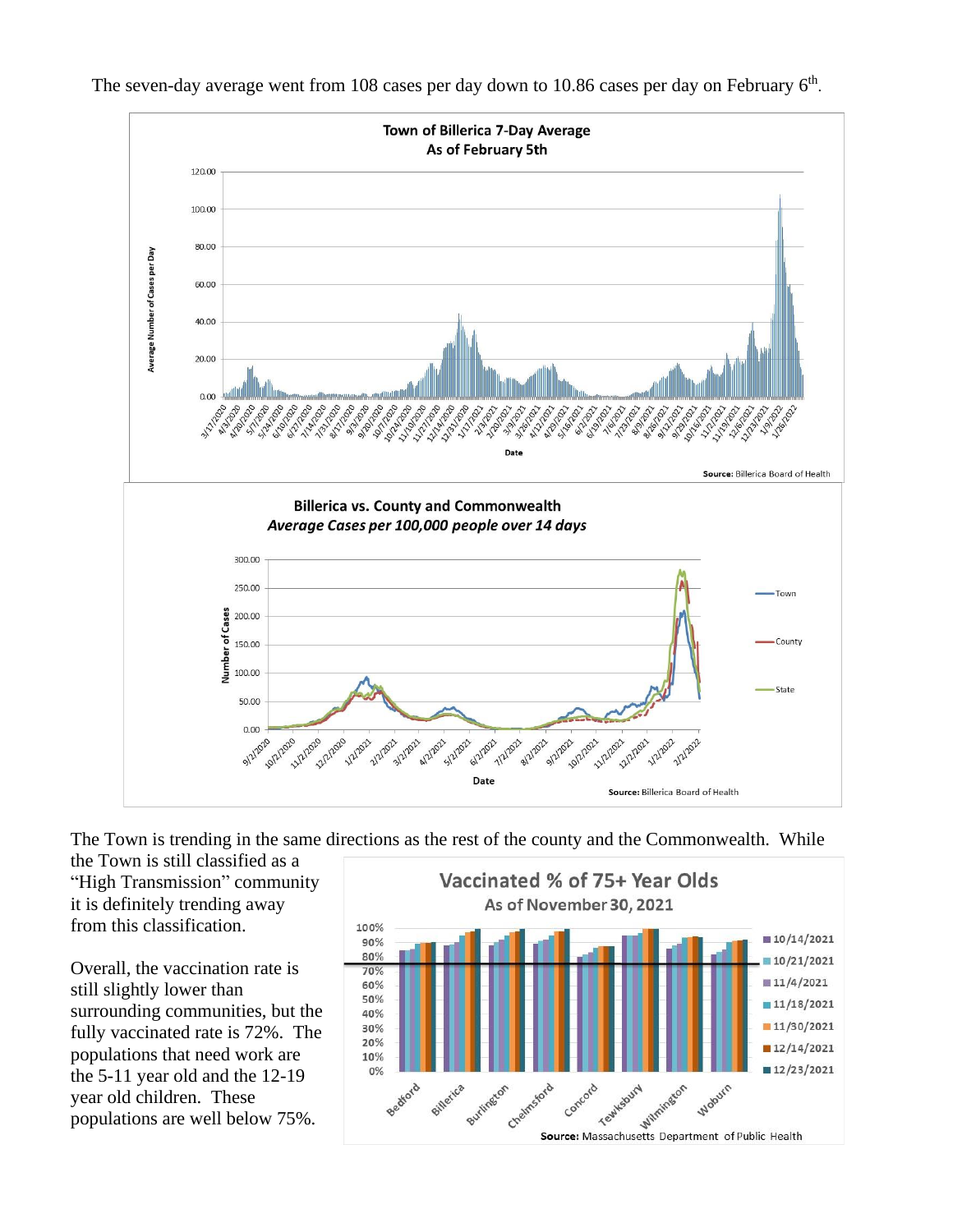



|                          | <b>Long Term Care Facilites</b>       | 181                               |
|--------------------------|---------------------------------------|-----------------------------------|
| OF BILLS                 | <b>Middlesex House of Corrections</b> | 209                               |
|                          | <b>Health Care Workers</b>            | 137                               |
| <b>ACORPORATE</b>        | <b>Apartment Complexes</b>            | 663                               |
|                          | <b>Deaths</b>                         | 39                                |
|                          | <b>Active Cases</b>                   | 105                               |
|                          | <b>Recovered Cases</b>                | 8,409                             |
|                          | <b>Total Cases to Date</b>            | 8,553                             |
|                          | Cases per 100,000                     | 42.23                             |
|                          | <b>Seven Day Case Averge</b>          | 10.86                             |
|                          | <b>Number of Cases last 14 days</b>   | 249                               |
|                          | <b>Positivity Rate</b>                | 14.82%                            |
|                          | <b>Billerica Status</b>               | <b>High Transmission</b>          |
|                          | Vaccination Rate (1+ shot)            | 80%                               |
|                          | Vaccination Rate (2+ shots)           | 72%                               |
|                          | <b>Boosted</b>                        | 35%                               |
|                          | <b>Break through % since July</b>     | 33%                               |
|                          | <b>Current Hospitalizations</b>       | 0                                 |
|                          | 7 Day Cumulative per 100K             | 180                               |
| Sunday, February 6, 2022 |                                       | Source: Billerica Board of Health |